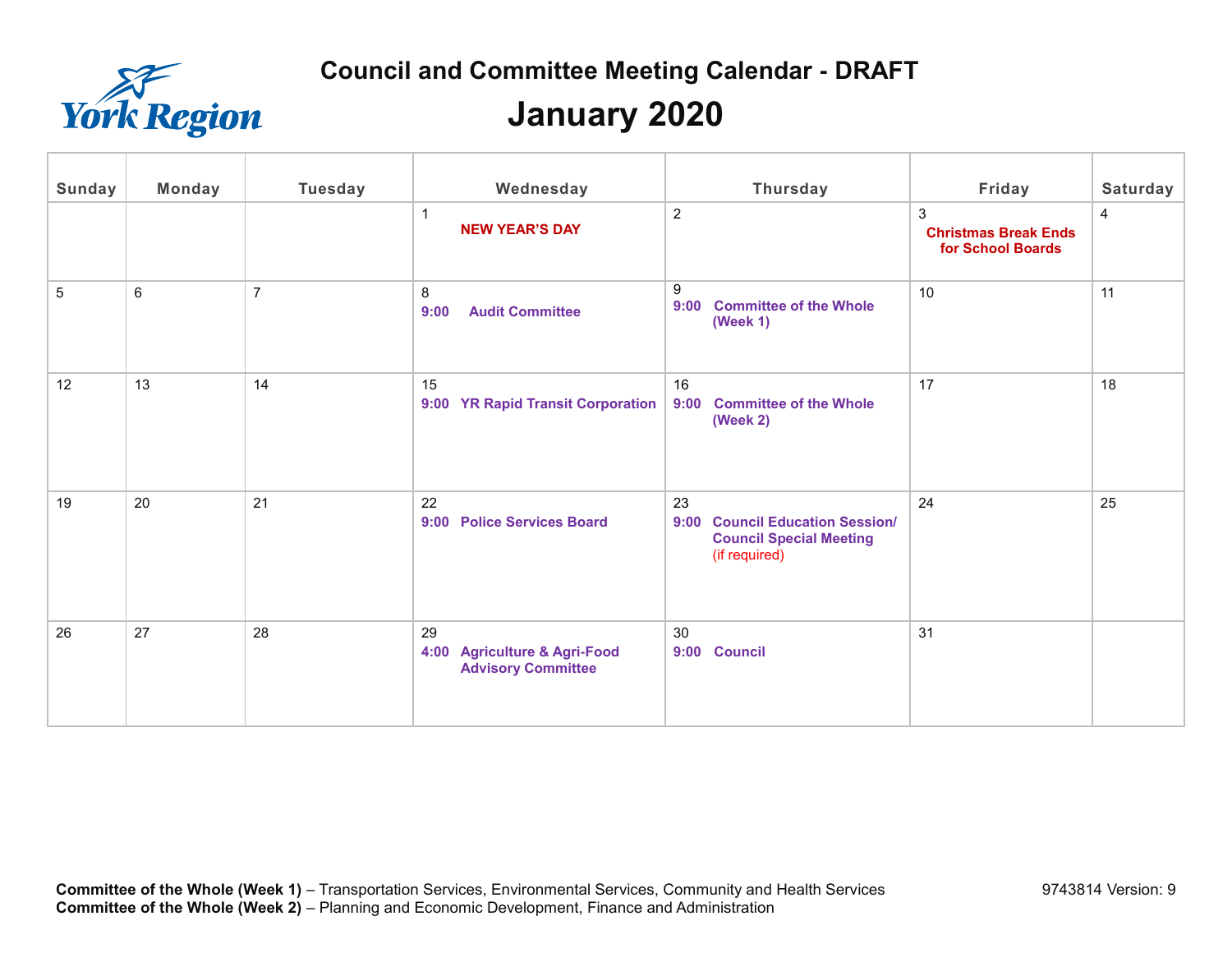

## **February 2020**

| Sunday         | <b>Monday</b>             | <b>Tuesday</b> | Wednesday                                                                                  | <b>Thursday</b>                                                                                    | Friday          | Saturday |
|----------------|---------------------------|----------------|--------------------------------------------------------------------------------------------|----------------------------------------------------------------------------------------------------|-----------------|----------|
|                |                           |                |                                                                                            |                                                                                                    |                 | 1        |
| $\overline{2}$ | $\ensuremath{\mathsf{3}}$ | 4              | 5<br><b>Housing York Inc. Board</b><br>9:00                                                | 6<br><b>Committee of the Whole</b><br>9:00<br>(Week 1)                                             | $\overline{7}$  | $\bf 8$  |
| $9\,$          | 10                        | 11             | 12<br>9:00 YR Rapid Transit Corporation                                                    | 13<br>9:00<br><b>Committee of the Whole</b><br>(Week 2)                                            | 14              | 15       |
| 16             | 17<br><b>FAMILY DAY</b>   | 18             | 19<br><b>4:00 Planning Advisory Committee</b>                                              | 20<br>9:00<br><b>Council Education Session/</b><br><b>Council Special Meeting</b><br>(if required) | $\overline{21}$ | 22       |
| 23             | 24                        | 25             | 26<br>9:00 Police Services Board<br><b>4:00 Accessibility Advisory</b><br><b>Committee</b> | 27<br>9:00 Council<br>1:00 York Telecom Network Inc.<br>(Private Board Meeting)                    | 28              | 29       |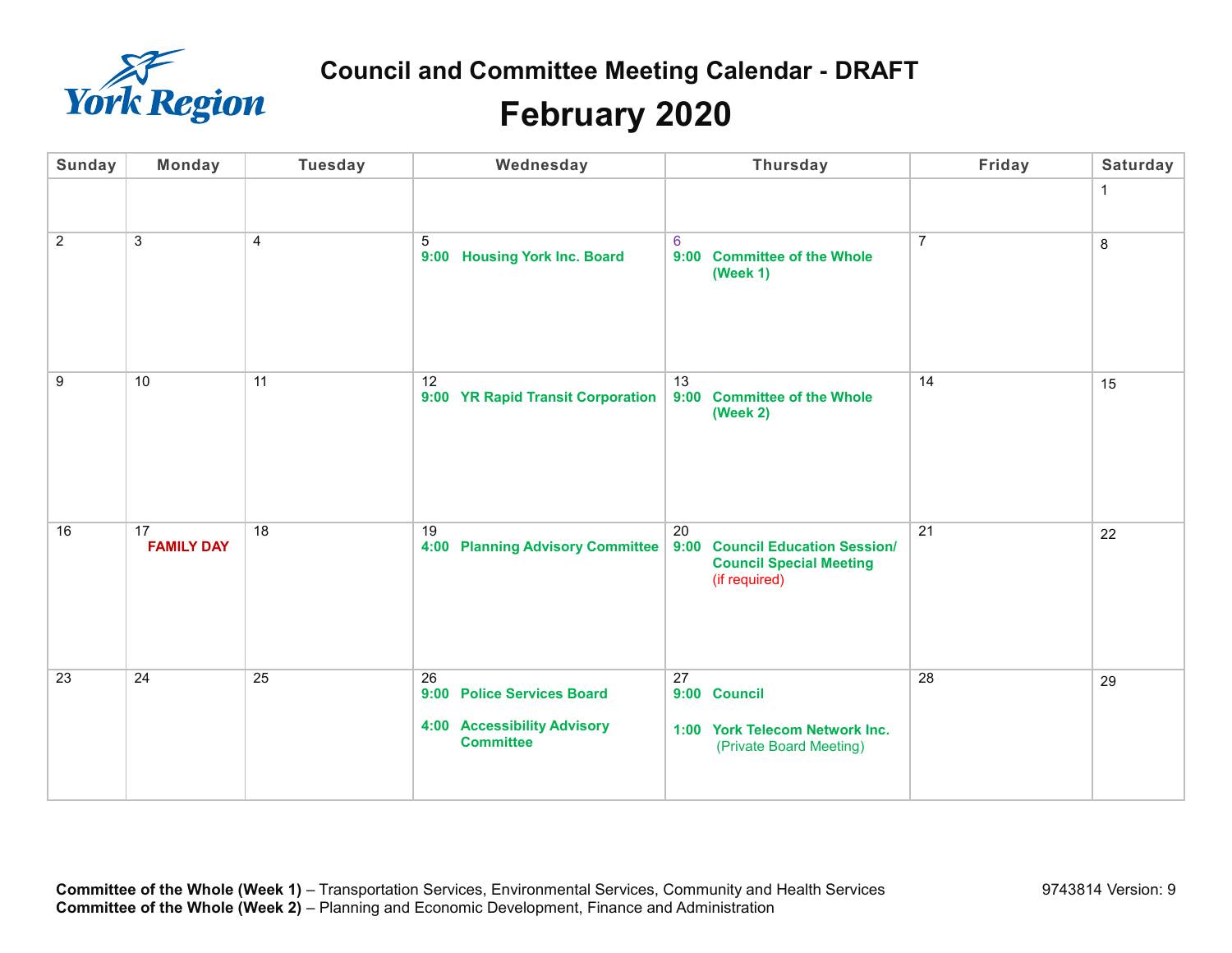

| <b>Sunday</b> | <b>Monday</b>                                                              | <b>Tuesday</b> | Wednesday                                                                                     | <b>Thursday</b>                                             | Friday                                                         | Saturday       |
|---------------|----------------------------------------------------------------------------|----------------|-----------------------------------------------------------------------------------------------|-------------------------------------------------------------|----------------------------------------------------------------|----------------|
| $\mathbf{1}$  | $\overline{c}$                                                             | 3              | $\overline{4}$<br><b>Housing York Inc. Board</b><br>9:00                                      | $\sqrt{5}$                                                  | 6                                                              | $\overline{7}$ |
| 8             | $\boldsymbol{9}$                                                           | 10             | 11<br>9:00 YR Rapid Transit Corporation                                                       | 12<br><b>Committee of the Whole</b><br>9:00<br>(Week 1 & 2) | 13                                                             | 14             |
| 15            | 16<br><b>Mid-Winter</b><br><b>Break Begins for</b><br><b>School Boards</b> | 17             | 18                                                                                            | 19                                                          | 20<br><b>Mid-Winter Break</b><br><b>Ends for School Boards</b> | 21             |
| 22            | 23                                                                         | 24             | 25<br>9:00 Police Services Board<br>4:00 Agriculture & Agri-Food<br><b>Advisory Committee</b> | 26<br>9:00 Council                                          | 27                                                             | 28             |
| 29            | $30\,$                                                                     | 31             |                                                                                               |                                                             |                                                                |                |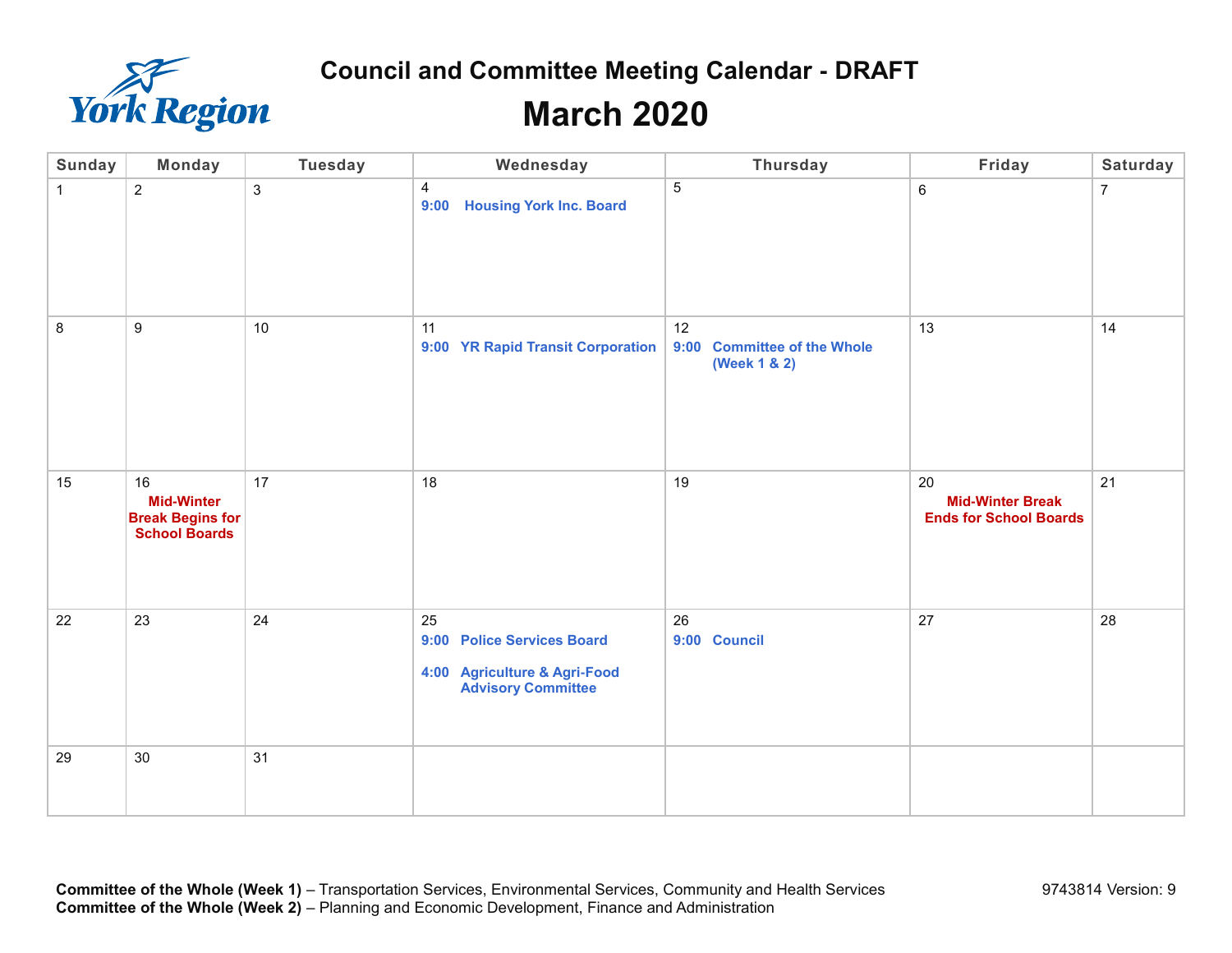

| <b>Sunday</b> | Monday                               | <b>Tuesday</b> | Wednesday                                                                           | <b>Thursday</b>                                                                            | Friday                   | Saturday |
|---------------|--------------------------------------|----------------|-------------------------------------------------------------------------------------|--------------------------------------------------------------------------------------------|--------------------------|----------|
|               |                                      |                | $\overline{1}$<br>9:00 Housing York Inc. Board                                      | $\overline{2}$<br>9:00 Committee of the Whole<br>(Week 1)                                  | $\mathsf 3$              | 4        |
| 5             | $\,6\,$                              | $\overline{7}$ | 8<br>9:00 YR Rapid Transit Corporation                                              | 9<br><b>Committee of the Whole</b><br>9:00<br>(Week 2)                                     | 10<br><b>GOOD FRIDAY</b> | 11       |
| 12            | 13<br><b>EASTER</b><br><b>MONDAY</b> | 14             | 15<br>4:00 Planning Advisory Committee 9:00                                         | 16<br><b>Council Education Session/</b><br><b>Council Special Meeting</b><br>(if required) | 17                       | 18       |
| 19            | 20                                   | 21             | 22<br>9:00 Police Services Board<br>4:00 Accessibility Advisory<br><b>Committee</b> | 23<br>9:00 Council<br>9:00 York Telecom Network Inc.<br>(Private Board Meeting)            | 24                       | 25       |
| 26            | 27                                   | 28             | 29                                                                                  | 30                                                                                         |                          |          |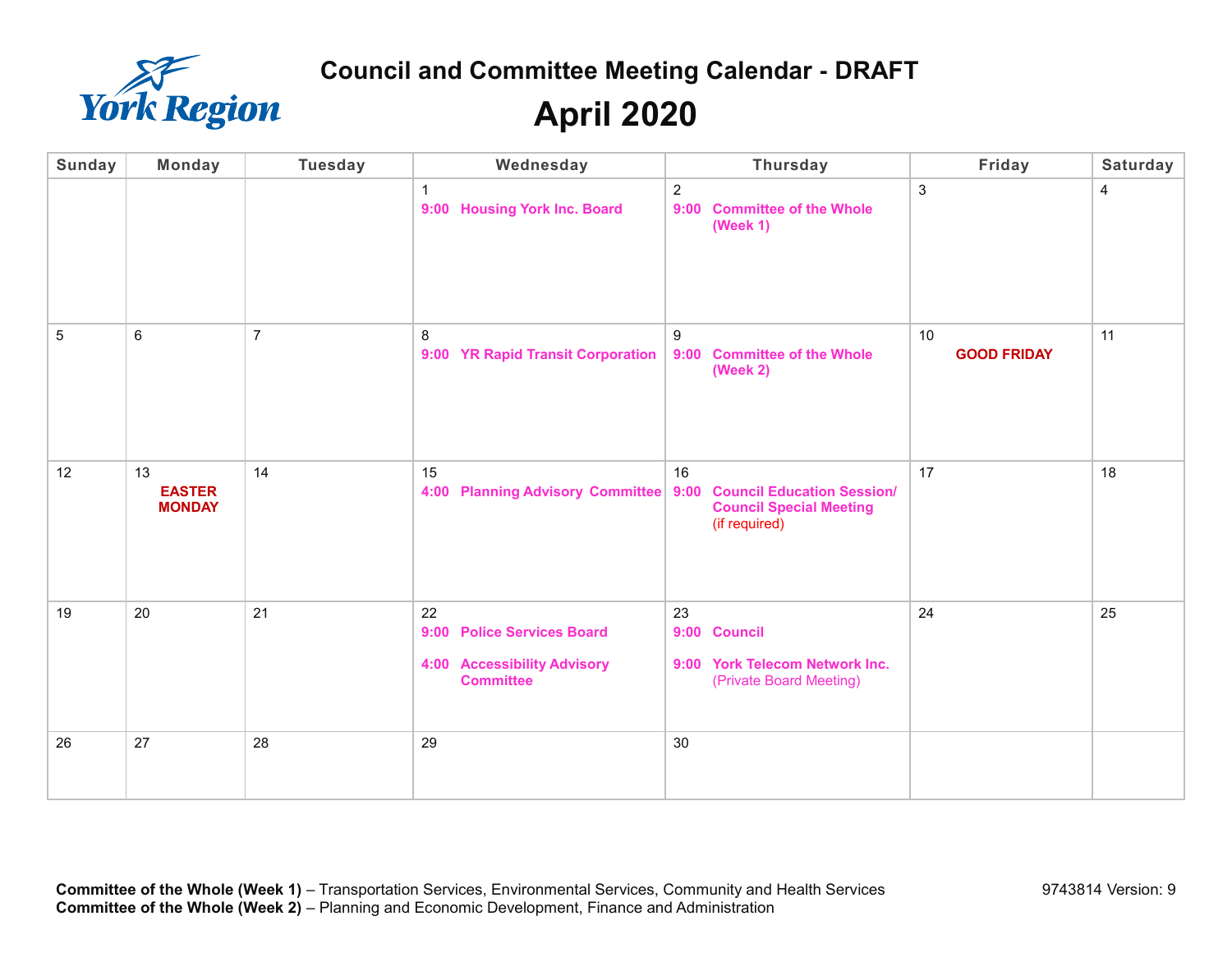

| <b>Sunday</b> | <b>Monday</b>             | <b>Tuesday</b>  | Wednesday                                                       | <b>Thursday</b>                                                                          | Friday       | Saturday         |
|---------------|---------------------------|-----------------|-----------------------------------------------------------------|------------------------------------------------------------------------------------------|--------------|------------------|
|               |                           |                 |                                                                 |                                                                                          | $\mathbf{1}$ | $\overline{2}$   |
| 3             | 4                         | 5               | 6<br>9:00 Housing York Inc. Board                               | $\overline{7}$<br>9:00 Committee of the Whole<br>(Week 1)                                | $\,8\,$      | $\boldsymbol{9}$ |
| 10            | 11                        | 12 <sup>°</sup> | 13<br>9:00 YR Rapid Transit Corporation                         | 14<br>9:00 Committee of the Whole<br>(Week 2)                                            | 15           | 16               |
| 17            | 18<br><b>VICTORIA DAY</b> | 19              | 20<br><b>Police Services Board</b><br>9:00                      | 21<br>9:00 Council Education Session/<br><b>Council Special Meeting</b><br>(if required) | 22           | 23               |
| 24            | 25                        | 26              | 27<br>4:00 Agriculture & Agri-Food<br><b>Advisory Committee</b> | 28<br>9:00 Council<br>1:00 York Telecom Network Inc.<br>(Private Board Meeting)          | 29           | 30               |
| 31            |                           |                 |                                                                 |                                                                                          |              |                  |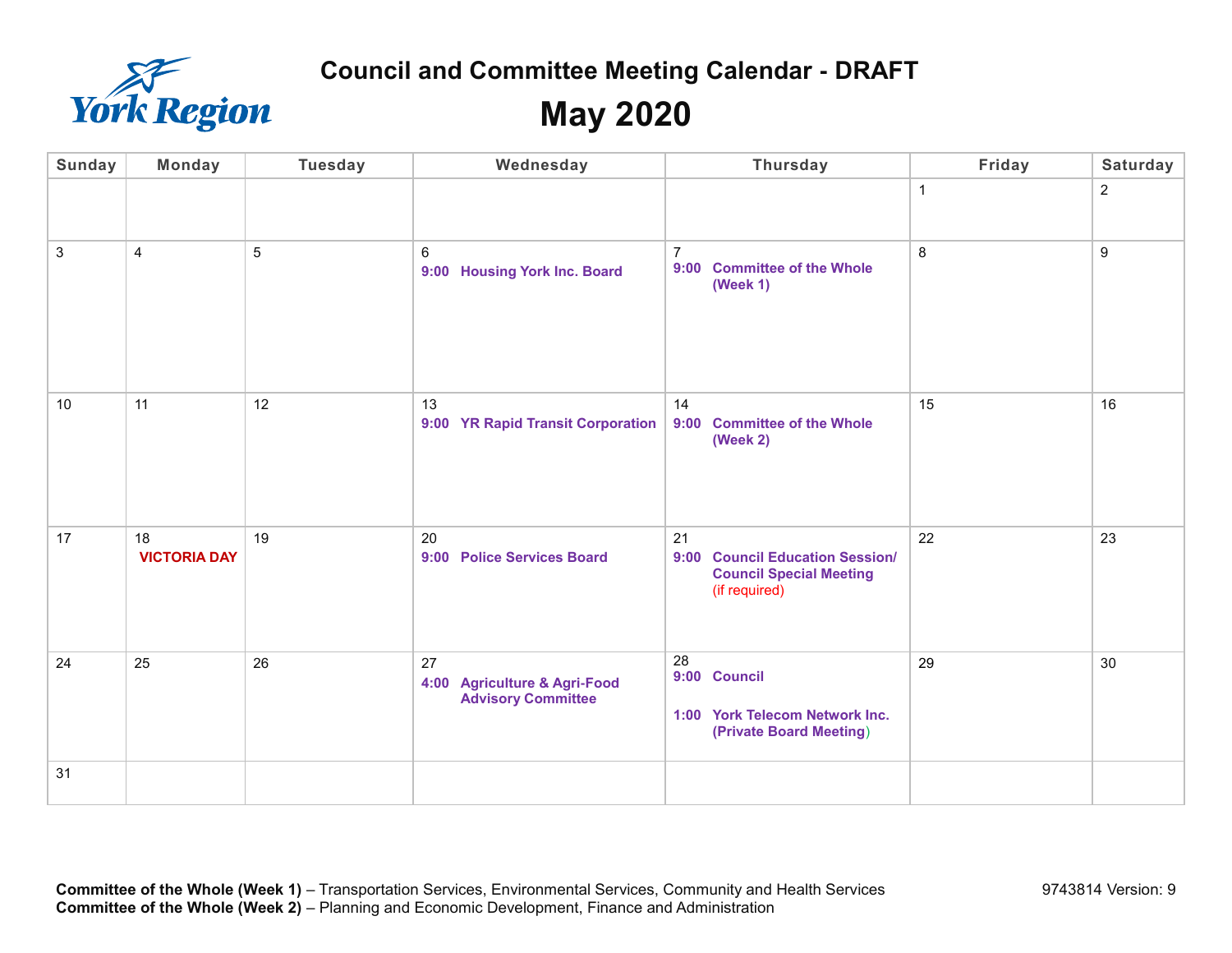

| <b>Sunday</b> | <b>Monday</b>  | <b>Tuesday</b>  | Wednesday                                                                   | <b>Thursday</b>                                                                                           | Friday | <b>Saturday</b> |
|---------------|----------------|-----------------|-----------------------------------------------------------------------------|-----------------------------------------------------------------------------------------------------------|--------|-----------------|
|               | $\mathbf{1}$   | $\overline{2}$  | 3<br>9:00 Housing York Inc. Board                                           | 4 FCM                                                                                                     | 5 FCM  | 6 FCM           |
| 7 FCM         | $\overline{8}$ | 9               | 10<br>9:00 YR Rapid Transit Corporation<br>1:00 Audit Committee             | 11<br>9:00 Committee of the Whole<br>(Week $1$ )                                                          | 12     | 13              |
| 14            | 15             | 16              | 17<br>9:00 Police Services Board<br><b>4:00 Planning Advisory Committee</b> | 18<br>9:00 Committee of the Whole<br>(Week 2)                                                             | 19     | 20              |
| 21            | 22             | 23              | 24<br><b>Accessibility Advisory</b><br>4:00<br><b>Committee</b>             | 25<br>YTN, YRRTC, HYI<br>9:00<br><b>Shareholder Meetings</b><br><b>Council</b><br>(immediately following) | 26     | 27              |
| 28            | 29             | 30 <sup>°</sup> |                                                                             |                                                                                                           |        |                 |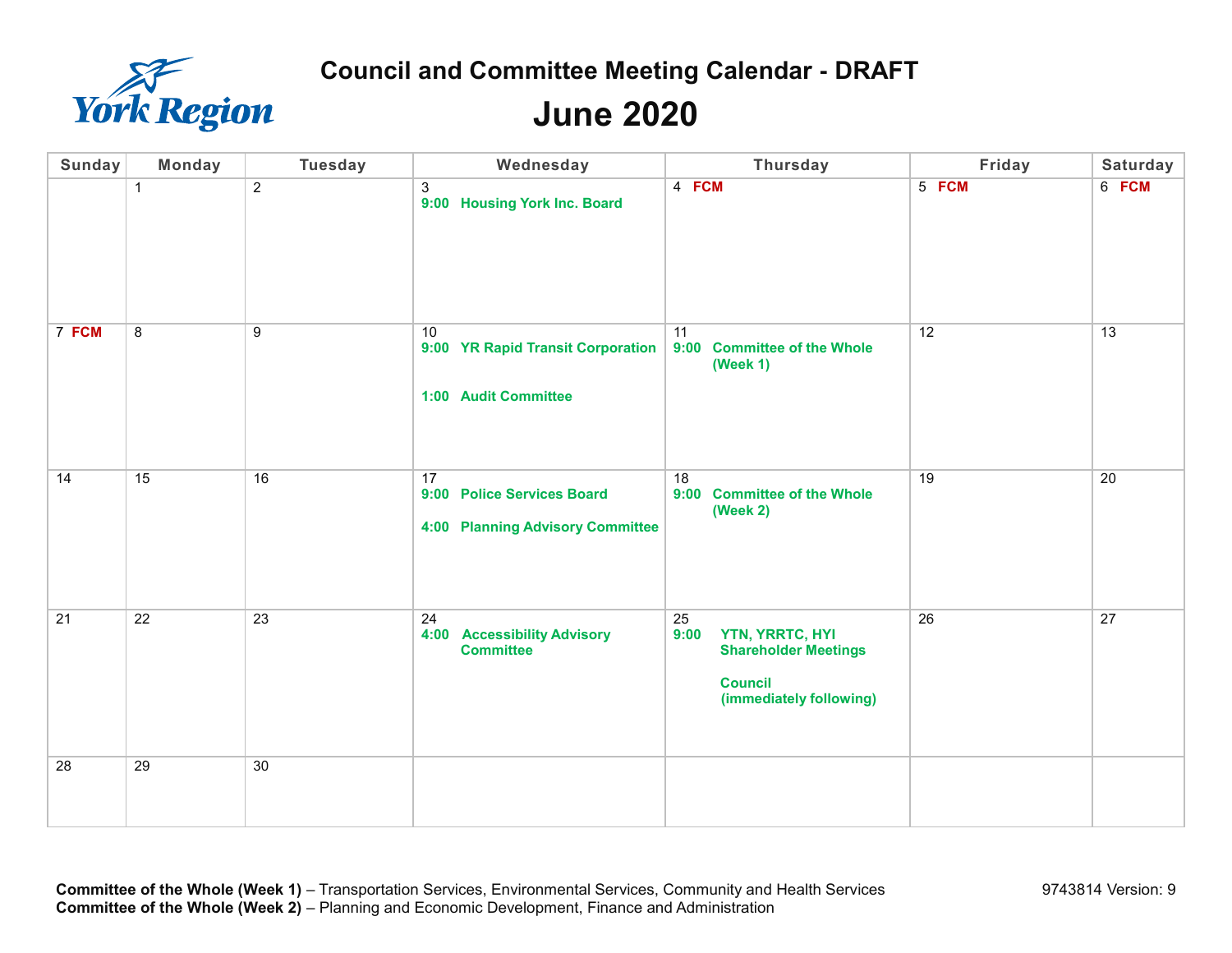

# **July 2020**

| Sunday     | <b>Monday</b> | <b>Tuesday</b> | Wednesday                         | <b>Thursday</b>  | Friday         | Saturday       |
|------------|---------------|----------------|-----------------------------------|------------------|----------------|----------------|
|            |               |                | $\mathbf{1}$<br><b>CANADA DAY</b> | $\overline{2}$   | $\mathfrak{S}$ | $\overline{4}$ |
| $\sqrt{5}$ | $\,6\,$       | $\overline{7}$ | $\bf 8$                           | $\boldsymbol{9}$ | $10\,$         | 11             |
| 12         | 13            | 14             | 15                                | 16               | $17$           | 18             |
| 19         | $20\,$        | 21             | $22\,$                            | 23               | 24             | 25             |
| 26         | $27\,$        | 28             | 29                                | $30\,$           | 31             |                |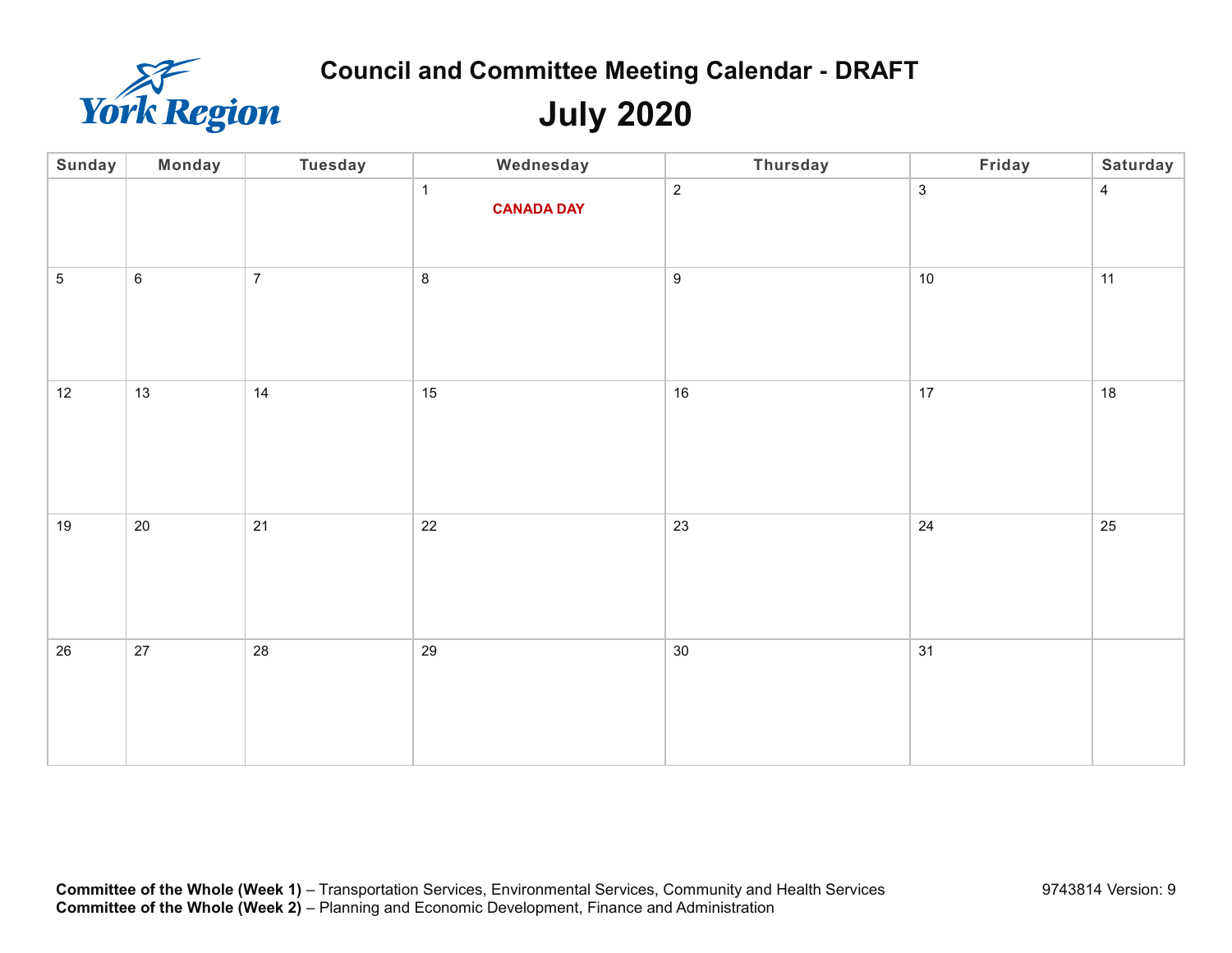

# **August 2020**

| Sunday         | <b>Monday</b>                          | <b>Tuesday</b> | Wednesday      | <b>Thursday</b> | Friday         | <b>Saturday</b> |
|----------------|----------------------------------------|----------------|----------------|-----------------|----------------|-----------------|
|                |                                        |                |                |                 |                | $\mathbf{1}$    |
| $\overline{2}$ | $\mathfrak{S}$<br><b>CIVIC HOLIDAY</b> | $\overline{4}$ | $\overline{5}$ | $\,6\,$         | $\overline{7}$ | $\bf 8$         |
| $9\,$          | $10\,$                                 | 11             | 12             | 13              | 14             | 15              |
| 16 AMO         | 17 AMO                                 | 18 AMO         | 19 AMO         | $20\,$          | 21             | 22              |
| 23             | 24                                     | 25             | 26             | $27\,$          | 28             | 29              |
| $30\,$         | 31                                     |                |                |                 |                |                 |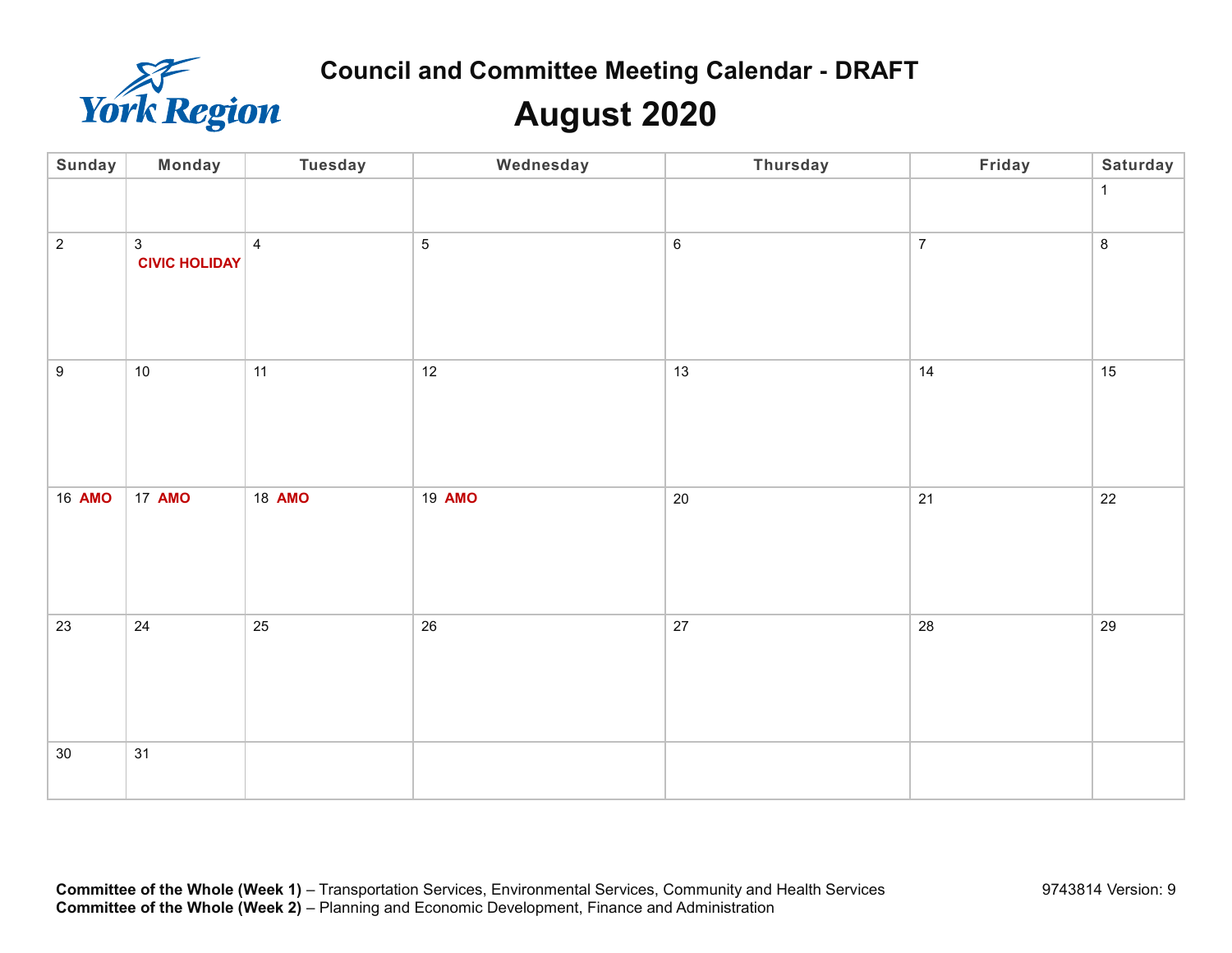

## **September 2020**

| <b>Sunday</b> | <b>Monday</b>                       | <b>Tuesday</b> | Wednesday                                                                                  | <b>Thursday</b>                                                                          | Friday                                             | Saturday       |
|---------------|-------------------------------------|----------------|--------------------------------------------------------------------------------------------|------------------------------------------------------------------------------------------|----------------------------------------------------|----------------|
|               |                                     | $\overline{1}$ | 2<br><b>Housing York Inc. Board</b><br>9:00                                                | 3<br>9:00 Committee of the Whole<br>(Week 1 & 2)                                         | 4                                                  | $\overline{5}$ |
| $\,6\,$       | $\overline{7}$<br><b>LABOUR DAY</b> | 8              | 9<br>9:00 YR Rapid Transit Corporation                                                     | 10                                                                                       | 11                                                 | 12             |
| 13            | 14                                  | 15             | 16<br><b>4:00 Planning Advisory</b><br><b>Committee</b>                                    | 17<br>9:00 Council Education Session/<br><b>Council Special Meeting</b><br>(if required) | 18<br>9:00 Human Services<br><b>Planning Board</b> | 19             |
| 20            | 21                                  | 22             | 23<br>9:00 Police Services Board<br><b>4:00 Accessibility Advisory</b><br><b>Committee</b> | 24<br>9:00 Council<br>1:00 York Telecom Network Inc.<br>(Private Board Meeting)          | 25                                                 | 26             |
| 27            | 28                                  | 29             | 30<br>4:00 Agriculture and Agri-Food<br><b>Advisory Committee</b>                          |                                                                                          |                                                    |                |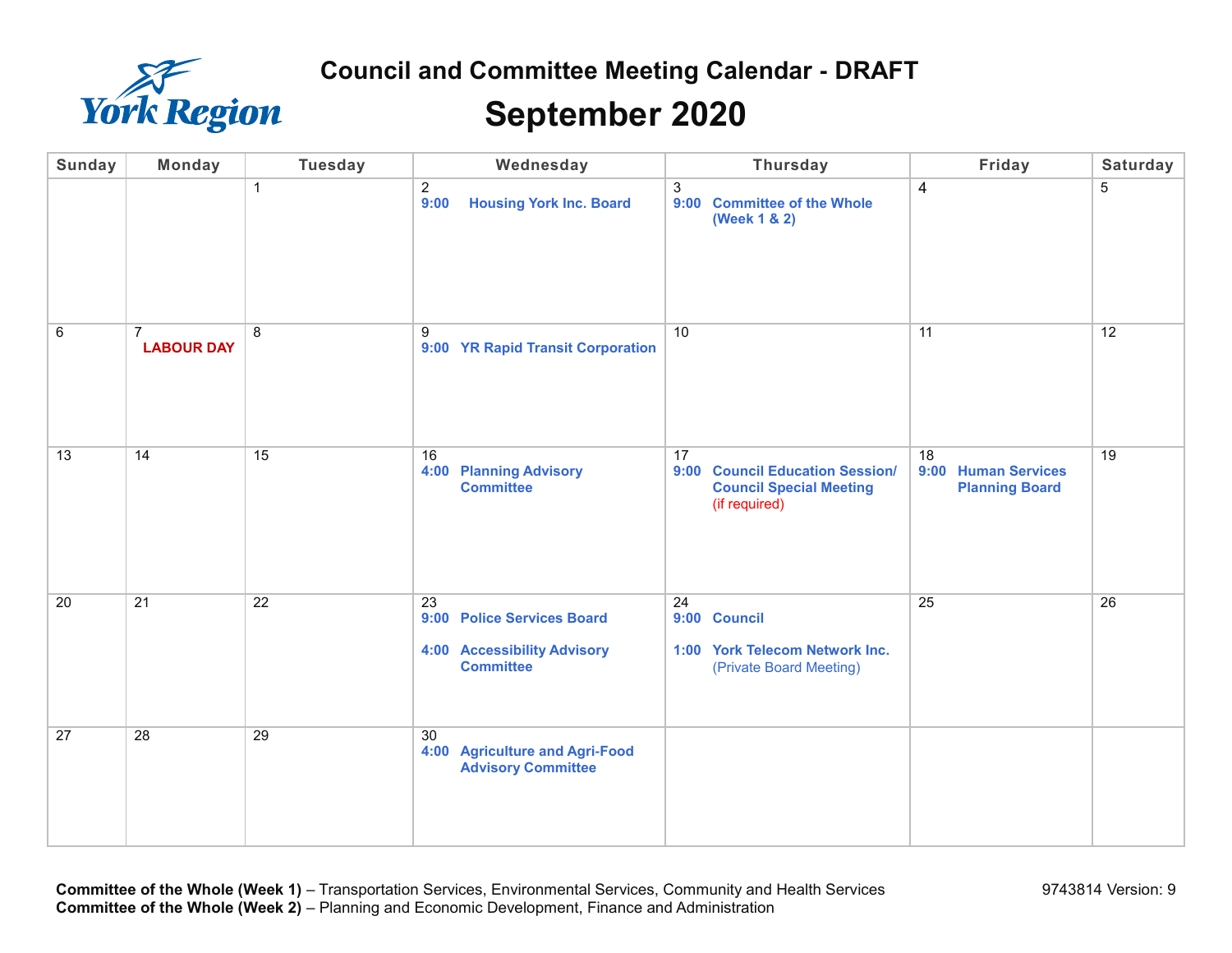

# **October 2020**

| <b>Sunday</b> | <b>Monday</b>                           | <b>Tuesday</b> | Wednesday                                                                                       | <b>Thursday</b>                                                                          | Friday          | Saturday       |
|---------------|-----------------------------------------|----------------|-------------------------------------------------------------------------------------------------|------------------------------------------------------------------------------------------|-----------------|----------------|
|               |                                         |                |                                                                                                 | $\mathbf{1}$                                                                             | $\overline{2}$  | $\mathfrak{Z}$ |
| 4             | $\,$ 5 $\,$                             | 6              | $\overline{7}$<br>9:00 Housing York Inc. Board                                                  | $\,8\,$<br>9:00 Committee of the Whole<br>(Week 1)                                       | 9               | 10             |
| 11            | 12<br><b>THANKSGIVING</b><br><b>DAY</b> | 13             | 14<br>9:00 YR Rapid Transit Corporation                                                         | 15<br>9:00 Committee of the Whole<br>(Week 2)                                            | 16              | 17             |
| 18            | 19                                      | 20             | 21                                                                                              | 22<br>9:00 Council Education Session/<br><b>Council Special Meeting</b><br>(if required) | $\overline{23}$ | 24             |
| 25            | 26                                      | 27             | 28<br>9:00 Police Services Board<br>4:00 Agriculture and Agri-Food<br><b>Advisory Committee</b> | 29<br>9:00 Council                                                                       | 30              | 31             |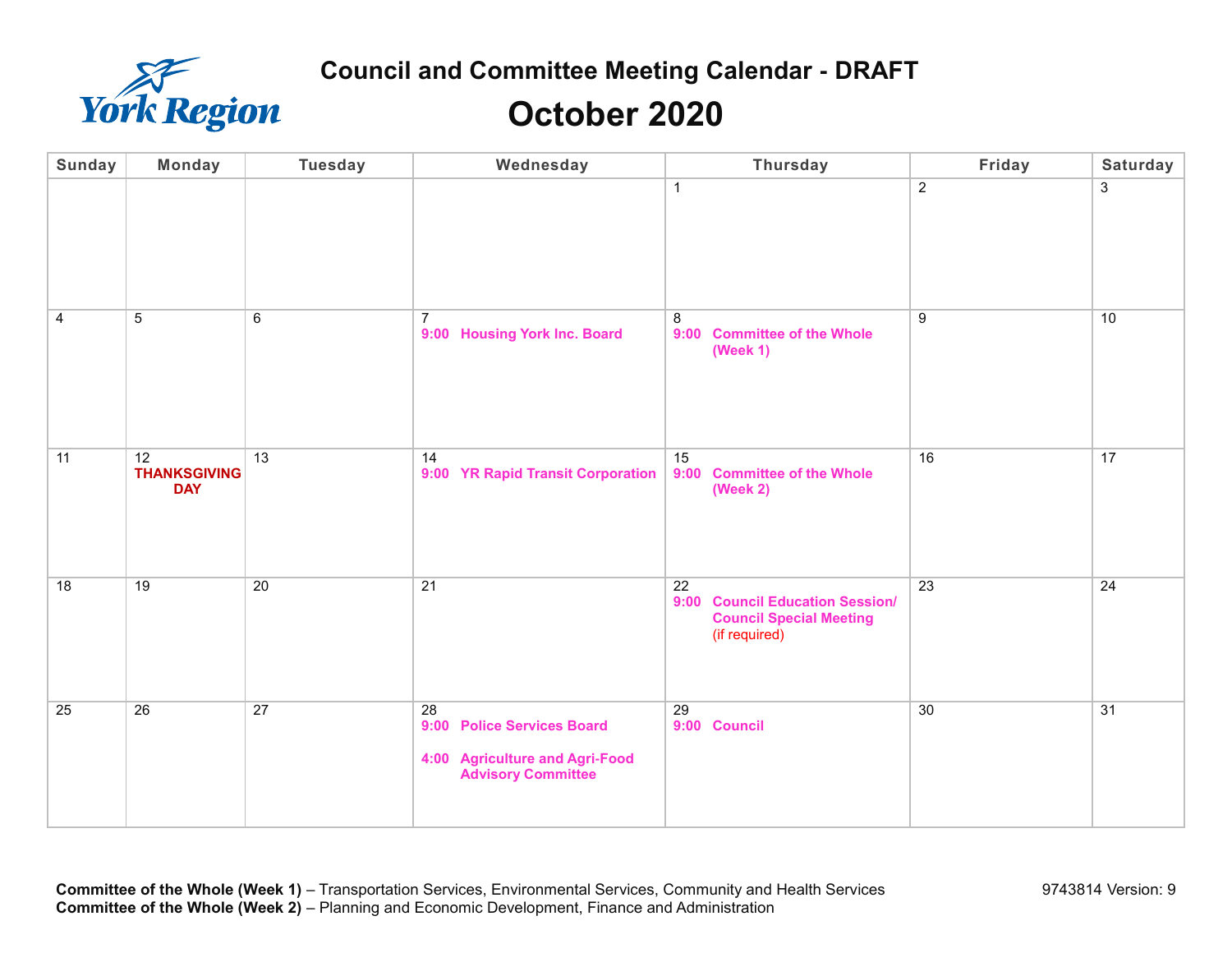

#### **November 2020**

| <b>Sunday</b> | <b>Monday</b>  | <b>Tuesday</b> | Wednesday                                                                                  | Thursday                                                                        | Friday | Saturday |
|---------------|----------------|----------------|--------------------------------------------------------------------------------------------|---------------------------------------------------------------------------------|--------|----------|
| $\mathbf{1}$  | $\overline{2}$ | $\mathbf{3}$   | 4<br>9:00 Housing York Inc. Board                                                          | 5                                                                               | 6      | 7        |
| 8             | 9              | 10             | 11<br>9:00 YR Rapid Transit Corporation                                                    | 12<br>9:00 Committee of the Whole<br>(Week 1)                                   | 13     | 14       |
| 15            | 16             | 17             | 18<br><b>4:00 Planning Advisory Committee</b>                                              | 19<br>9:00 Committee of the Whole<br><b>(Week 2)</b>                            | 20     | 21       |
| 22            | 23             | 24             | 25<br>9:00 Police Services Board<br><b>4:00 Accessibility Advisory</b><br><b>Committee</b> | 26<br>9:00 Council<br>1:00 York Telecom Network Inc.<br>(Private Board Meeting) | 27     | 28       |
| 29            | 30             |                |                                                                                            |                                                                                 |        |          |